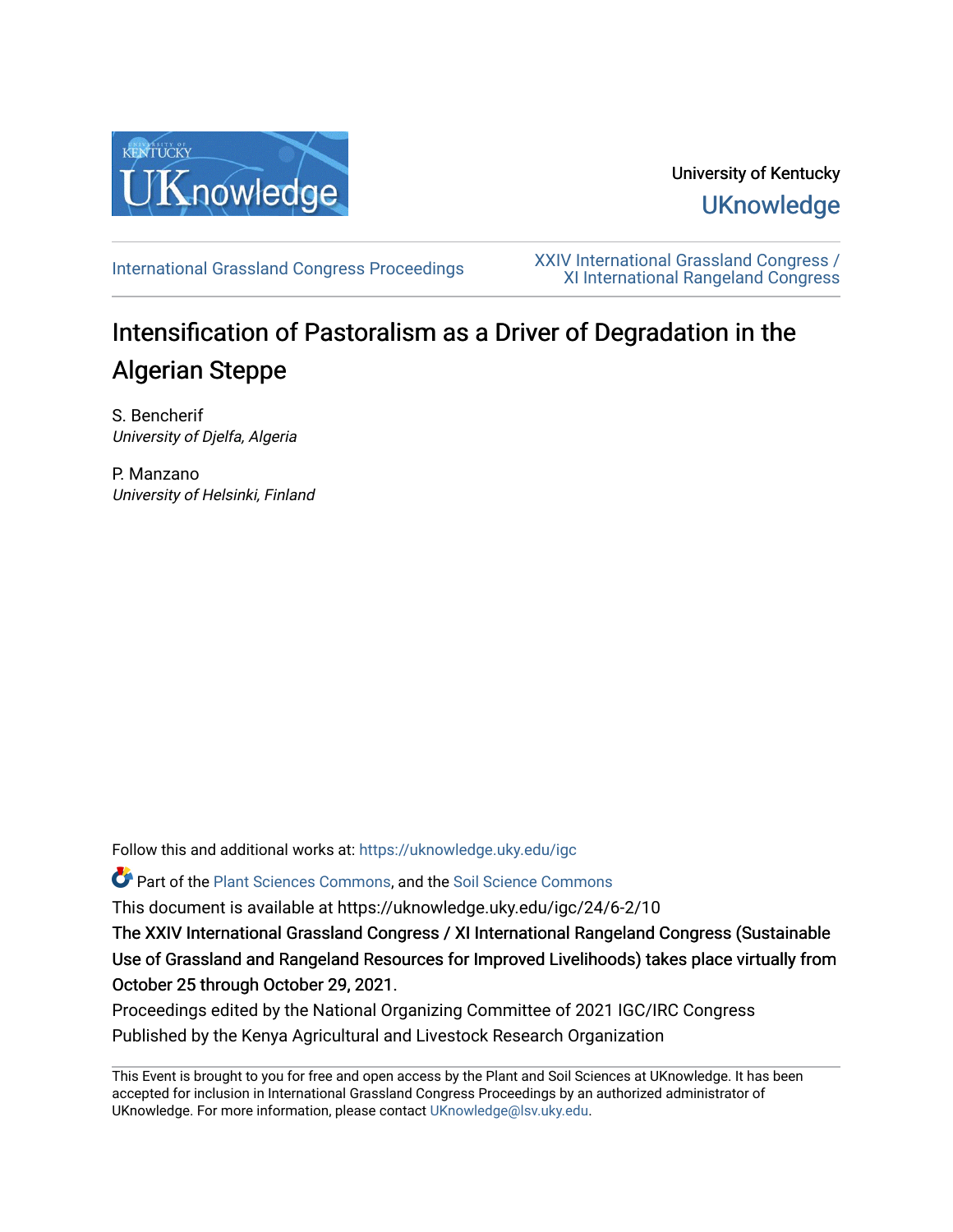# Intensification of pastoralism as a driver of degradation in the Algerian steppe

Bencherif, S.\* ; Manzano, P† ‡ .

\* Department of Agricultural Sciences and Veterinary, Faculty of Natural Sciences and Life, University of Djelfa, Algeria, E-mail: bencherif.agroparistech@gmail.com; † Global Change and Conservation Lab, Organismal and Evolutionary Biology Research Programme, Faculty of Biological and Environmental Sciences, University of Helsinki, Finland; ‡ Helsinki Institute of Sustainability Science (HELSUS), Faculty of Biological and Environmental Sciences, University of Helsinki, Finland, E-mail: pablo.manzano.baena@gmail.com

**Key words**: Algerian steppe; pastoralism; surveys; transformations; degradation

## **Abstract**

Land degradation linked to pastoralism use has been a worldwide concern for decades. A biological approach has often been use to understand such phenomena, usually disregarding economic and social factors. Radical transformations of pastoralism at the Algerian steppe constitute a good case study to provide an integrated understanding and to better orient development in other pastoralist areas across the world. Different actions by the public sector since the 1960s, as well as the land legislation adopted and the strong agricultural subventions during 2000-2010, have favored a massive conversion of land and resource management. This translates into conversion of many pastures into crops and overuse of the remaining ones.

In order to understand the consequences of such changes into natural resources (pasture, water and soil), 236 field surveys were conducted (quantitative as well as qualitative) between 2006 and 2017. They were accompanied by phytoecological samplings to estimate impact on vegetation recovery, biomass and pastoralist production.

While nomadic pastoralism practicing north-south transhumance and based on sheep and goats has declined, other more sedentary types of pastoralism (based on sheep, goats or cattle) combined with intensive crops have emerged. Family-related or paid herders live on tents during herd mobility, and live in a fix household the rest of the year. Grass represents just one third of the total livestock intake and barley crops, previously found only in valleys, are today mechanized and expanded into fragile rangeland soils. Vulnerability to climate variability and cereal price fluctuations in the international market is consequently higher. The higher cereal consumption increases fiber demand in animals, devastating plant cover and triggering land degradation.

Specific mechanisms should be envisioned to prevent severe environmental impacts associated with pastoralism intensification. This lesson should be applied to other development interventions currently envisioned by different stakeholders who propose increase of animal feeds.

# **Introduction**

The problem of land degradation has consistently disregarded the integration of knowledge from different disciplines. On the one hand, land degradation linked to pastoralism use has been a worldwide concern for decades. A biological approach has often been use to understand such phenomena, usually disregarding economic and social factors (Manzano et al. 2021). It is well known that pastoralists have powerful elements among their local knowledge to monitor the status of pastures and prevent land degradation (Oba 2012, Jamsranjav et al 2019), and that they still apply such knowledge in spite of modern pressures and constraints (McPeak 2005), thereby showing the potential of integrating social, economic and environmental factors in understanding such phenomenon (Manzano et al. 2021). The Economic and Social Council (ECOSOC) of the United Nations (UN) believes that sustainable development must focus on the three pillars of economic development, social inclusion and environmental protection (UN, 2017). According to Nunes et al. (2013) the sustainability of agricultural and livestock systems will depend on their economic performance, competitiveness factors and the preservation of the environment. In addition, the choice of livestock production system (Flysjö et al., 2012), and different animal feeding systems can impact significantly on the environmental performance (Bartl et al., 2011).

Calls for widespread use of supplementary fodder arise both from the pastoralist civil society (RBM and CEDEAO 2015; Nugteren and Le Côme 2016:31) and from international organizations (FAO 2016; Nugteren & Le Côme 2016) as a means to mitigate droughts and increase food security in the short term. However, past massive interventions based on the widespread use of supplementary fodder have been identified as a trigger for a change of state in North African rangelands (Hazell et al 2001), which could be the root cause that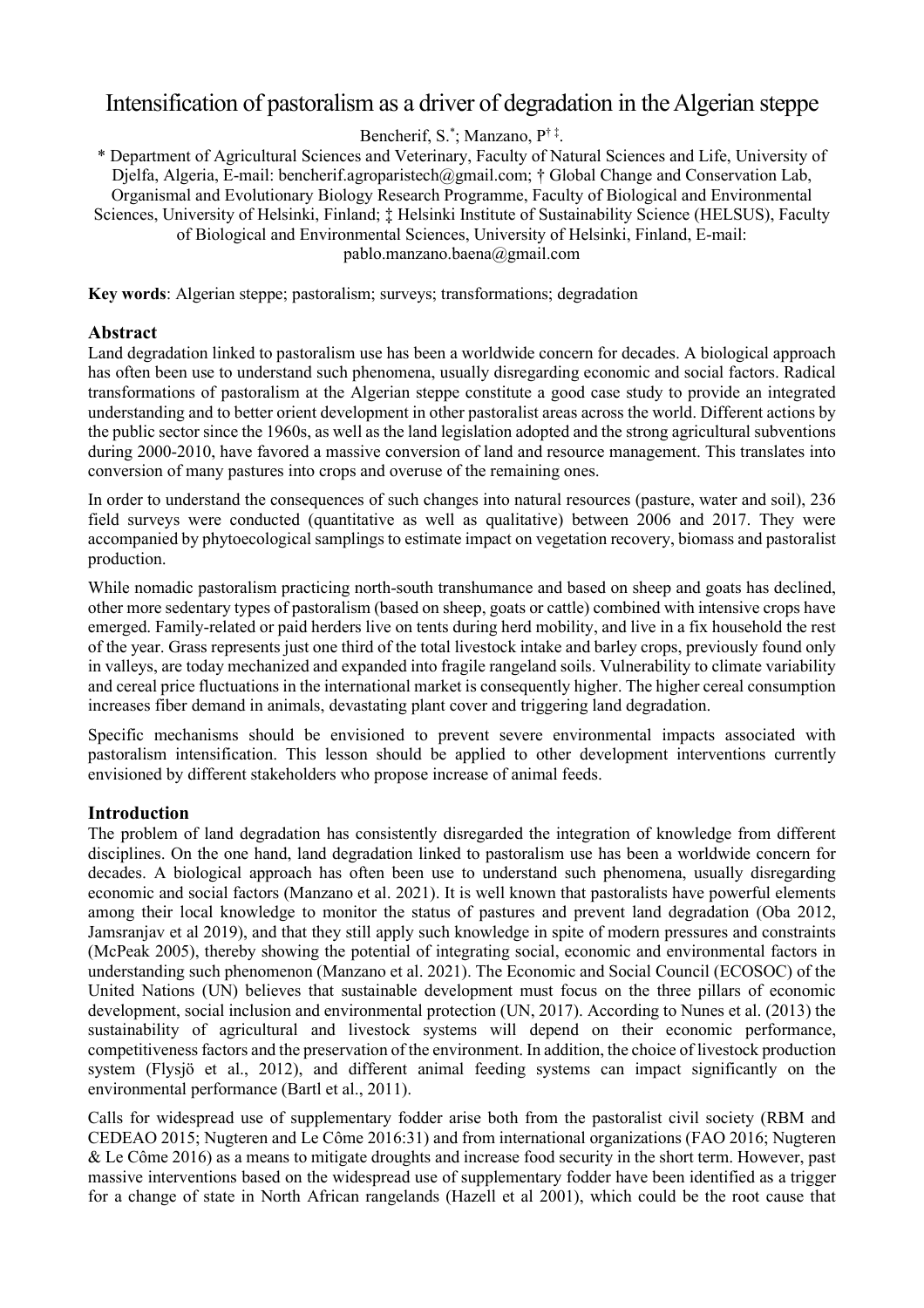undermines their productiveness in the long term (Nedjraoui 2004). Radical transformations of pastoralism at the Algerian steppe constitute a good case study to provide an integrated understanding of such interventions and to better orient development in other pastoralist areas across the world.

Indeed, since antiquity, the Algerian steppe has been controlled and managed by nomadic tribes who moved (transhumance) over vast territories, which made it possible to maintain a certain balance between limited natural resources (rangelands) and a mode of exploitation (pastoralism) adapted to the environment. During this time the pastoralists and their herds of sheep and goats moved seasonally in summer to the plains of the North (summer transhumance) and in winter to the Sahara (winter transhumance) in search of pastures rich in fodder. This livestock was essentially based on the direct exploitation by herds of the natural fodder produced by the rangelands of the steppe, the plains of the North (Tell) and the Sahara. This method of managing transhumant herds made it possible to fully exploit limited forage resources, dispersed in large and varied bioclimatic zones, and to ensure a relative balance between these resources and the needs of the herds.

For six decades, this steppe has undergone radical changes in the ways in which the land is used and the way people live. Indeed, different actions by the public sector since the 1960s, as well as the land legislation adopted and the strong agricultural subventions during 2000-2010, have favored a massive conversion of land and resource management. This translates into conversion of many pastures into crops and overuse of the remaining ones.

### **Methods and Study Site**

In order to understand the consequences of such changes into natural resources (pasture, water and soil), 236 field surveys were conducted between 2006 and 2019 with agro-pastoralists in the center, east and west of the Algerian steppe. In this semi-arid climate area (100-450 mm/year) of 20 million hectares, sheep and goat livestock is widely practiced by population on the Alfa (*Stipa tenacissima*), Mugwort (*[Artemisia herba alba](http://scholar.google.com/scholar_url?url=https://www.sciencedirect.com/science/article/pii/0378874188901432&hl=fr&sa=X&ei=eXkWYMb5L-PKsQLKtYWYBw&scisig=AAGBfm0KDWRBz-UB10q6v3lhjsqFXh-kNw&nossl=1&oi=scholarr)*) and Sparth (*Lygeum spartum*) rangelands. Rainfall is irregular and temperatures reach 40 ° C in July, and drop below 0 ° C in January. The surveys were carried out in the regions of Djelfa, Laghouat, M'sila, Tiaret and El Bayadh. A non-probability, predefined and reasoned sampling was adopted. Also, around twenty interviews were conducted with various stakeholders involved in agro-pastoral activity: agricultural services, chamber of agriculture, veterinarians, forestry services, academics, and notables. Workshops bringing together all the stakeholders were subsequently organized. In addition, nearly three hundred phytoecological surveys were carried out in the alfa steppes of western Algeria (El Bayadh region), in situations of free access and controlled grazing, to assess the forage potentialities represented here. by the phytomass (expressed in Kg of dry matter  $/$  ha  $/$  year).

#### **Results**

While nomadic pastoralism practicing north-south transhumance and based on sheep and goats has declined, other more sedentary types of pastoralism (based on sheep, goats or cattle) combined with intensive crops have emerged. Family-related or paid herders live on tents during herd mobility and live in a fix household the rest of the year. Grass represents just one third of the total livestock intake and barley crops, previously found only in valleys, are today mechanized and expanded into fragile rangeland soils. Thus, all the farms surveyed cultivate fodder cereals, generally harvested, and a few (21) cultivate irrigated, grazed or wilted alfalfa. The fodder produced is generally intended for farm animals. The herders of the steppe seek to appropriate collective lands in order to carry out intensive breeding and agriculture, subsidized and entitling the concession. Vulnerability to climate variability and cereal price fluctuations in the international market is consequently higher. The higher cereal consumption increases fiber demand in animals to prevent acidosis (Humer et al., 2015), devastating plant cover and triggering land degradation.

The measurements carried out on the variation of the phytomass of perennial species in the western Algerian steppe in the region of Rogassa show that the permanent vegetation cover (perennial) is always relatively more conserved in controlled grazing areas where the rangelands are relatively less degraded. This is linked to the fact that uncontrolled rangelands suffer from degradation by overgrazing, more particularly during periods of drought such as that of 1993 to 2003 and 2016-2019. Agro-pastoral activity in the Algerian steppe is now facing a difficult socio-economic and ecological situation and is currently in crisis. The latter is particularly damaging to small farmers, whose lack of income forced them to sell their cattle at the slightest trouble, and many had to migrate to the city especially during periods of relative drought and high prices of purchased fodder, as in 1993 -2003, and in 2016-2019. The latter practice, in addition to livestock farming activities (sheep, goats, cattle) and crops, other wage activities (guarding, workers) and commercial, working especially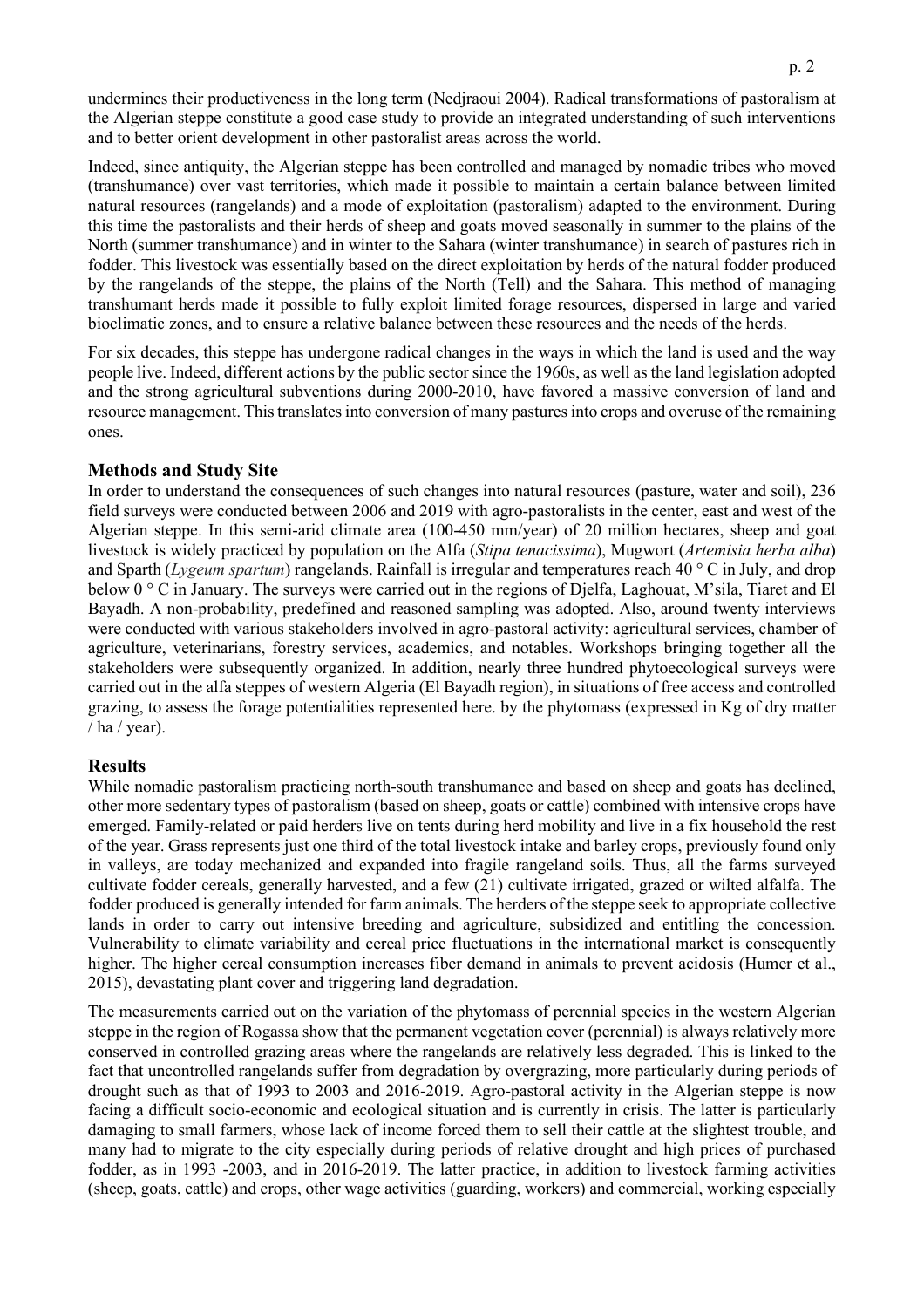for self-consumption and direct (informal) sale of products. processed (cheese, butter, skins, charcoal, etc.) or not (olive oil, vegetables, etc.).

#### **Discussion [Conclusions/Implications]**

In short, we are now witnessing a decline in the old mode of collective management and exploitation, which is relatively regulated and has evolved into competitive family and individual modes of exploitation. Degrading intensive agro-pastoral production systems are emerging in the steppe today. The Algerian steppe has been experiencing desertification over large areas for several decades, and the livestock feed provision can be a major source of this degradation. The abandonment of transhumance and the degradation of steppe rangelands, the impoverishment and exodus of small breeders are major difficulties which risk compromising the desirable development of agro-pastoral activities.

Specific mechanisms should be envisioned to prevent severe environmental impacts associated with pastoralism intensification. This lesson should be applied to other development interventions currently envisioned by different stakeholders who propose increase of animal feeds. Fodder inputs are a very clear measure to mitigate food security problems in the short term (Nugteren and Le Côme 2016:30) as well as a way to increase outputs in regions with a high imbalance between demand and offer that is likely to worsen in the future, as is the case with milk production in West Africa (Nugteren and Le Côme 2016:80; Molina-Flores et al 2020:128). But the experience of land degradation in Algeria shows that in order to implement fodder input strategies that are consistent and positive in the long term, a careful consideration of its collateral effects has to be borne in mind. The complexity of such intervention contrasts with the weak extension services in the areas where fodder input interventions are being proposed (Molina-Flores et al. 2020:145,181) – nevertheless, it should be borne in mind that extension services are in general not aware of the potential problems derived from supplementary fodder, so their capacity should be built on this. Weak statistics, which are also prevalent (Molina-Flores et al. 2020:152), are a fundamental hurdle to establish the necessary distinction between rather extensive and rather intensive animal husbandry systems, which is known to have hampered sustainable livestock development in North Africa (Dutilly-Diane 2007) and which is a prevalent problem in pastoralist systems worldwide (Manzano et al. 2021). Fodder inputs are useful only if information and sufficient skills are available to make the best of them – otherwise they may threaten the sustainability of pastoralism in the long term.

#### **Acknowledgements**

Slimane Bencherif was supported by the Faculty of Natural Sciences and Life (University of Djelfa) and the Arab Consil for the Social Sciences (ACSS).

Pablo Manzano was supported by the Helsinki Institute of Sustainability Science (HELSUS) and the International Union of Biological Sciences (IUBS).

#### **References**

- Bartl, K.., Gómez, C.A., Nemecek, T. 2011. Life cycle assessment of milk produced in two smallholder dairy systems in the highlands and the coast of Peru. *J. Clean. Prod.*, 19 (13): 1494-1505.
- Bencherif, S. 2018. Origines et transformation récentes de l'élevage pastoral dans la steppe algérienne. *Rev. Int. Etud. Dev*., 236: 55-79.
- Bencherif, S., 2013. L'élevage agropastoral de la steppe algérienne dans la tourmente : enquêtes et perspectives de développement. *Mondes Dev.*, 161: 93-106.
- Dutilly-Diane, C. 2007. Pastoral economics and marketing in North Africa: a literature review. *Nomad. People.*, 11 (1): 69-90.
- FAO. 2016. With continued drought, Horn of Africa braces for another hunger season. http://www.fao.org/news/story/en/item/460996/icode/
- Flysjö, A., Cederberg, C., Henriksson, M., Ledgard, S., 2012. The interaction between milk and beef production and emissions from land use change e critical considerations in life cycle assessment and carbon footprint studies of milk. *J. Clean. Prod.*, 28, 134-142.
- Hazell, P.B.R., Oram, P., Chaherli, N. (2001). Managing droughts in the low-rainfall areas of the Middle East and North Africa. Environment and Production Technology Division Discussion Paper No 78. Washington: International Food Policy Research Institute.
- Humer, E., Petri, R.M., Aschenbach, J.R., Bradford, B.J., Penner, G.B., Tafaj, M., Südekum, K.-H., Zebeli, Q. 2018. Invited review: Practical feeding management recommendations to mitigate the risk of subacute ruminal acidosis in dairy cattle. *J. Dairy Sci.*, 101 (2): 872-888.